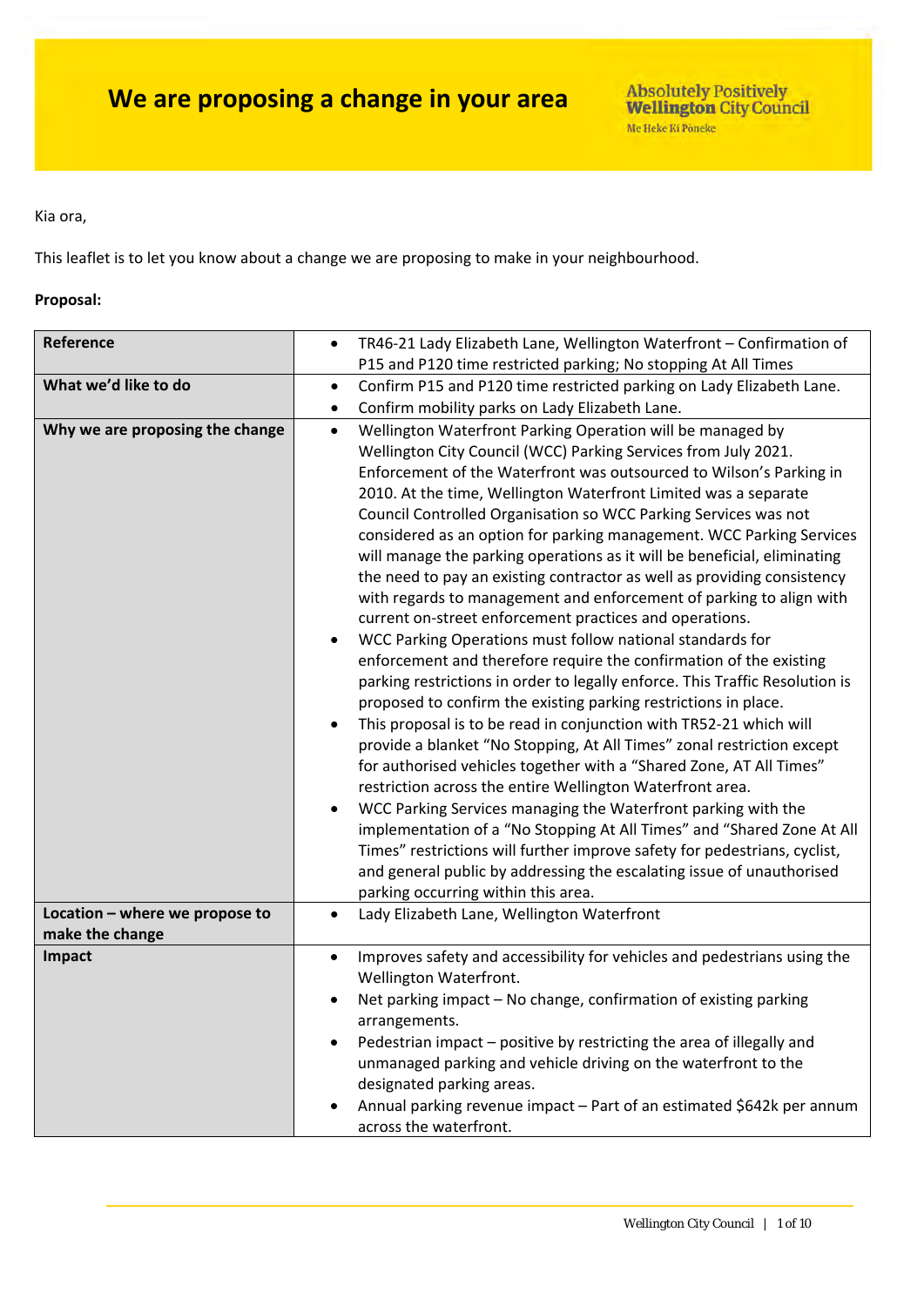|                                 | Improved efficiency and enforcement - providing consistency to                      |  |
|---------------------------------|-------------------------------------------------------------------------------------|--|
|                                 | enforcement operations with current on-street practices whilst creating             |  |
|                                 | less confusion when customers are seeking answers to their parking and              |  |
|                                 | infringement queries.                                                               |  |
| How this relates to the parking | Supports a shift in the mode of transport used - facilitate a shift to<br>$\bullet$ |  |
| policy                          | active modes (e.g. walking and cycling) and public transport through                |  |
|                                 | parking management and pricing, to move more people while driving                   |  |
|                                 | fewer vehicles.                                                                     |  |
|                                 | Support safe movement - facilitate the safe and efficient movement of               |  |
|                                 | people and goods by focusing on people safely moving along the                      |  |
|                                 | transport corridors rather than people parking in these corridors where             |  |
|                                 | active transport is to be encouraged.                                               |  |
| <b>Additional Information</b>   | Reduced expenditure within Wellington City Council - eliminating the<br>$\bullet$   |  |
|                                 | need to pay existing external contractors.                                          |  |
|                                 | The Waterfront is to support people who visit, live and work in the CBD             |  |
|                                 | and Waterfront and is not intended for commuter parking. The WCC                    |  |
|                                 | Parking Policy aligns with this proposal by prioritising the waterfront             |  |
|                                 | area for active modes of transport.                                                 |  |
|                                 | To view the legal description for this Traffic Resolution, an electronic            |  |
|                                 | copy of the report will be available on the Council's website from 9.00am           |  |
|                                 | Tuesday 2 March 2021 at www.wellington.govt.nz/haveyoursay or you                   |  |
|                                 | can call (04) 499 4444 and we will send one out to you.                             |  |
| <b>Feedback</b>                 | If you would like to provide us with specific feedback, you can do                  |  |
|                                 | so by filling out an online submission form, downloading a                          |  |
|                                 | printable submission form on                                                        |  |
|                                 | www.wellington.govt.nz/haveyoursay or emailing us at                                |  |
|                                 | trfeedback@wcc.govt.nz.                                                             |  |
|                                 | Please note if you are giving feedback the consultation period                      |  |
|                                 | opens 9.00am Tuesday 2 March and finishes 5.00pm Monday 22                          |  |
|                                 | <b>March 2021.</b>                                                                  |  |
| <b>Next Steps</b>               | Feedback collated by Tuesday 23 March 2021.<br>1.                                   |  |
|                                 | The proposal will go to the Strategy and Policy Committee on Thursday<br>2.         |  |
|                                 | 22 April 2021.                                                                      |  |
|                                 | 3. If approved, the proposal will be installed within the following 3 months.       |  |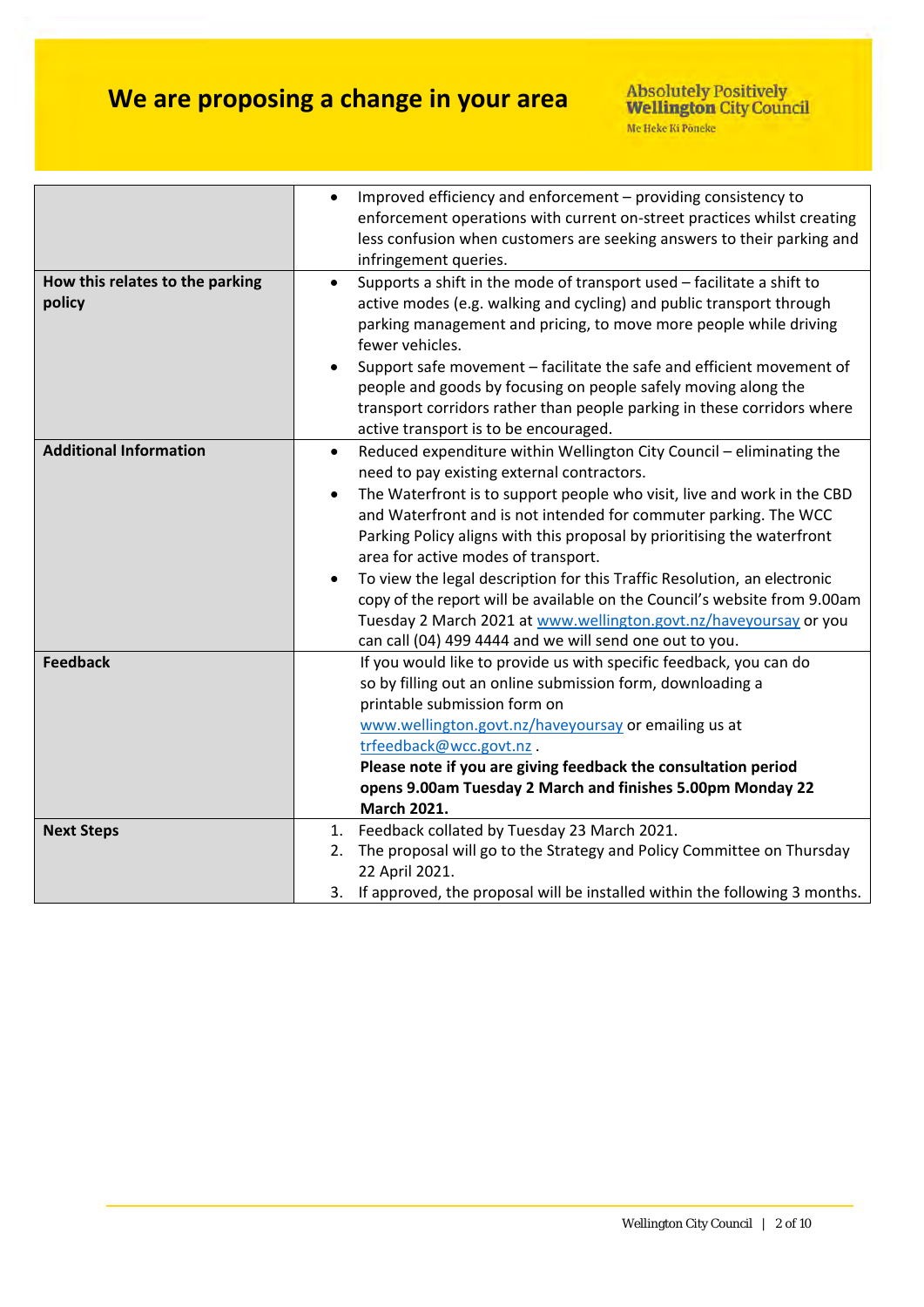Absolutely Positively<br>Wellington City Council Me Heke Ki Pôneke

**Traffic Resolution Plan: TR46‐21 Lady Elizabeth Lane, Wellington Waterfront – Confirmation of P15 and P120 time restricted parking; No stopping At All Times**

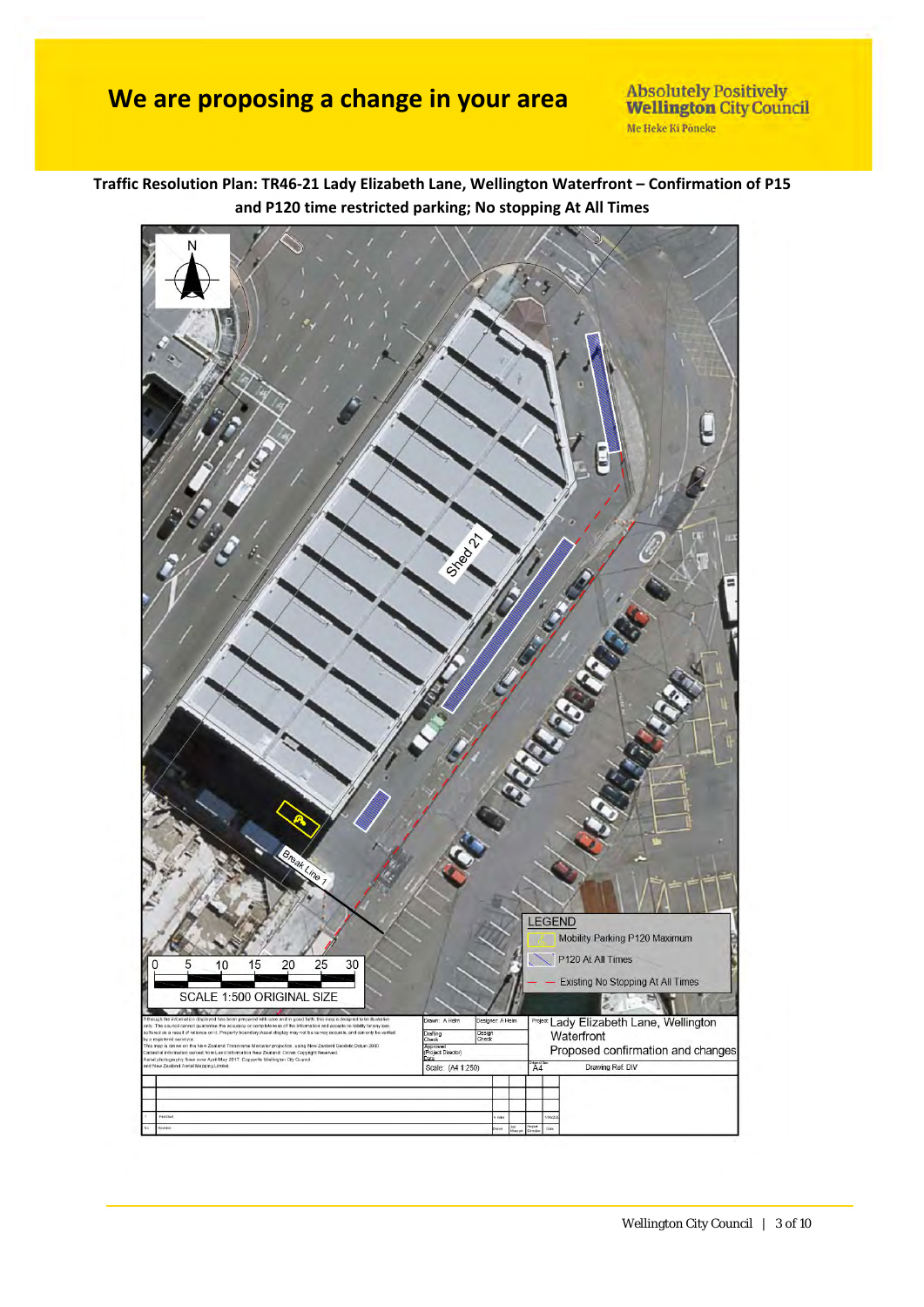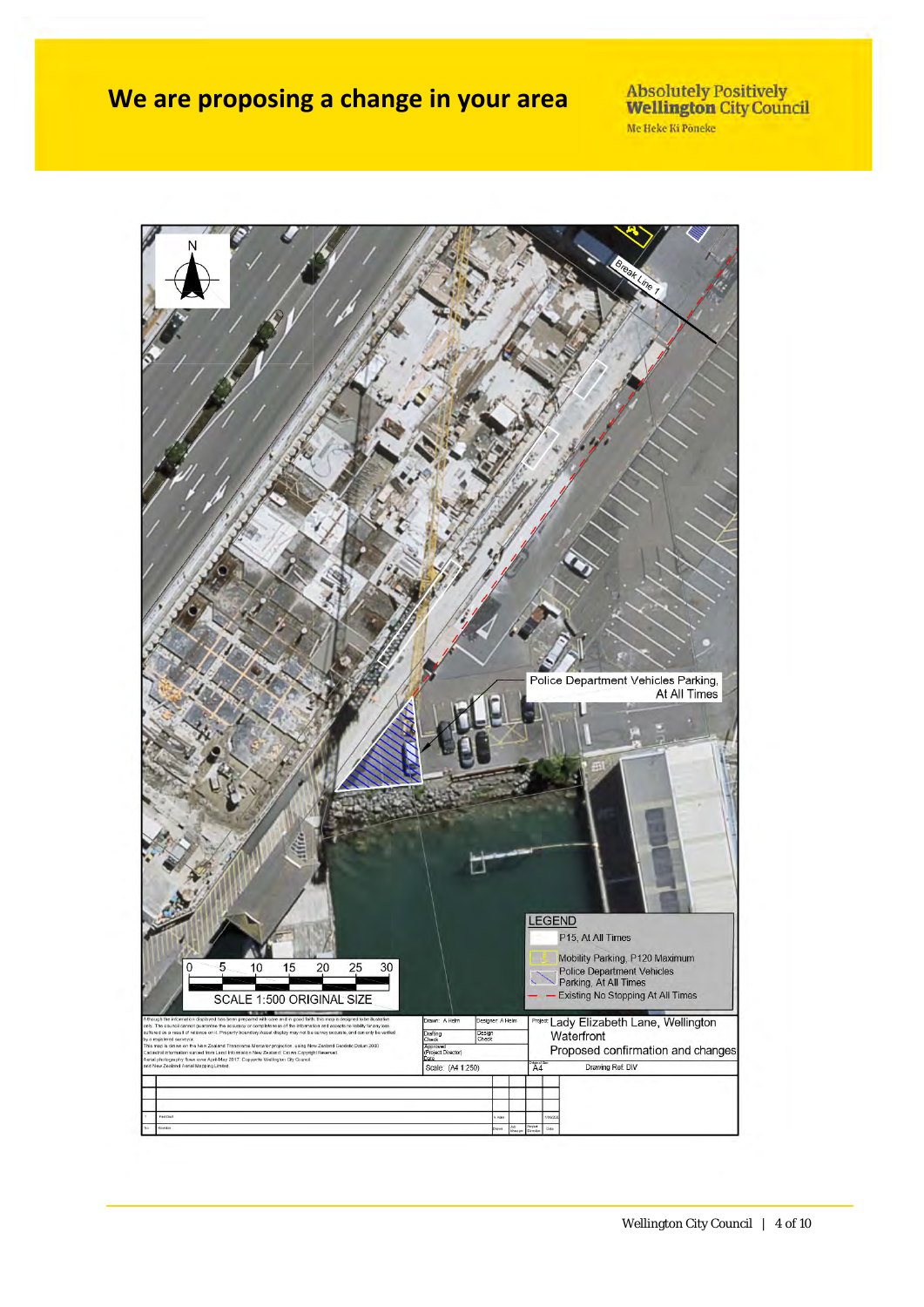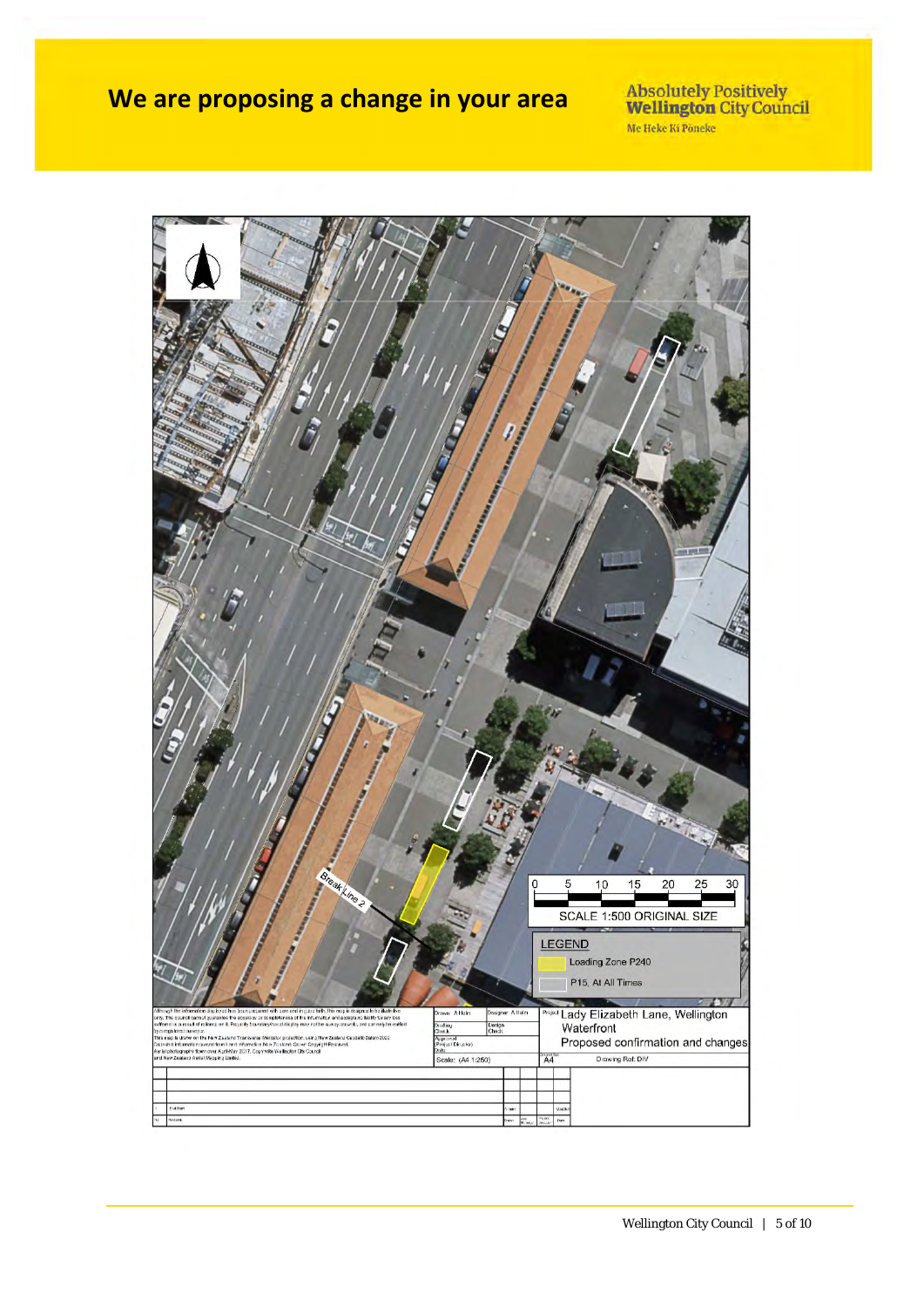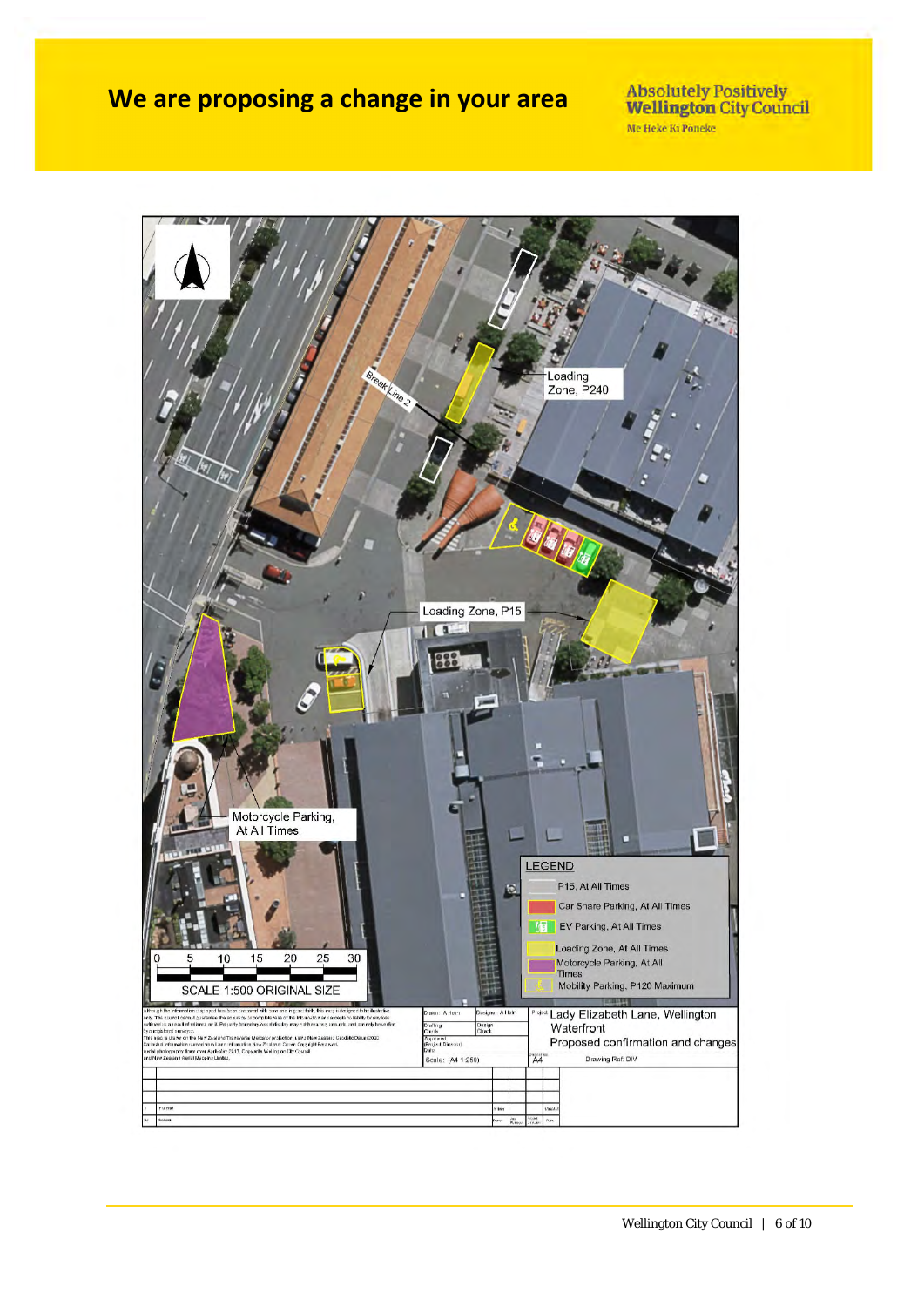#### **Legal Description:**

*Add to Schedule A (Time Restricted) of the Traffic Resolutions Schedule*

| <b>Column One</b>          | <b>Column Two</b> | <b>Column Three</b>                                                                                                                                                                                                                                                |
|----------------------------|-------------------|--------------------------------------------------------------------------------------------------------------------------------------------------------------------------------------------------------------------------------------------------------------------|
| <b>Lady Elizabeth Lane</b> | P15, At All Times | West side, commencing 132 metres south<br>east of its intersection with Waterloo Quay<br>(Grid Coordinates X=1,749,117.17m<br>$Y=5,428,609.48m$ ) and extending in a<br>southerly direction, following the western<br>kerb line for 6 metres                       |
| <b>Lady Elizabeth Lane</b> | P15, At All Times | West side, commencing 144 metres south<br>east of its intersection with Waterloo Quay<br>(Grid Coordinates X=1,749,117.17m<br>$Y=5,428,609.48m$ ) and extending in a<br>southerly direction, following the western<br>kerb line for 6 metres                       |
| <b>Lady Elizabeth Lane</b> | P15, At All Times | West side, commencing 169 metres south<br>east of its intersection with Waterloo Quay<br>(Grid Coordinates X=1,749,117.17m<br>$Y=5,428,609.48m$ ) and extending in a<br>southerly direction, following the western<br>kerb line for 16 metres                      |
| <b>Lady Elizabeth Lane</b> | P15, At All Times | East Side, commencing 99 metres north of<br>the prolongation of its intersection with<br><b>Brandon Street (Grid Coordinates</b><br>X=1,748,913.79m Y=5,428,207.35) and<br>extending in a northerly direction,<br>following the eastern kerb line for 18<br>metres |
| <b>Lady Elizabeth Lane</b> | P15, At All Times | East Side, commencing 37 metres north of<br>the prolongation of its intersection with<br><b>Brandon Street (Grid Coordinates</b><br>X=1,748,913.79m Y=5,428,207.35) and<br>extending in a northerly direction,<br>following the eastern kerb line for 12<br>metres |
| <b>Lady Elizabeth Lane</b> | P15, At All Times | East Side, commencing 12 metres north of<br>the prolongation of its intersection with<br><b>Brandon Street (Grid Coordinates</b><br>X=1,748,913.79m Y=5,428,207.35) and<br>extending in a northerly direction,<br>following the eastern kerb line for 6 metres     |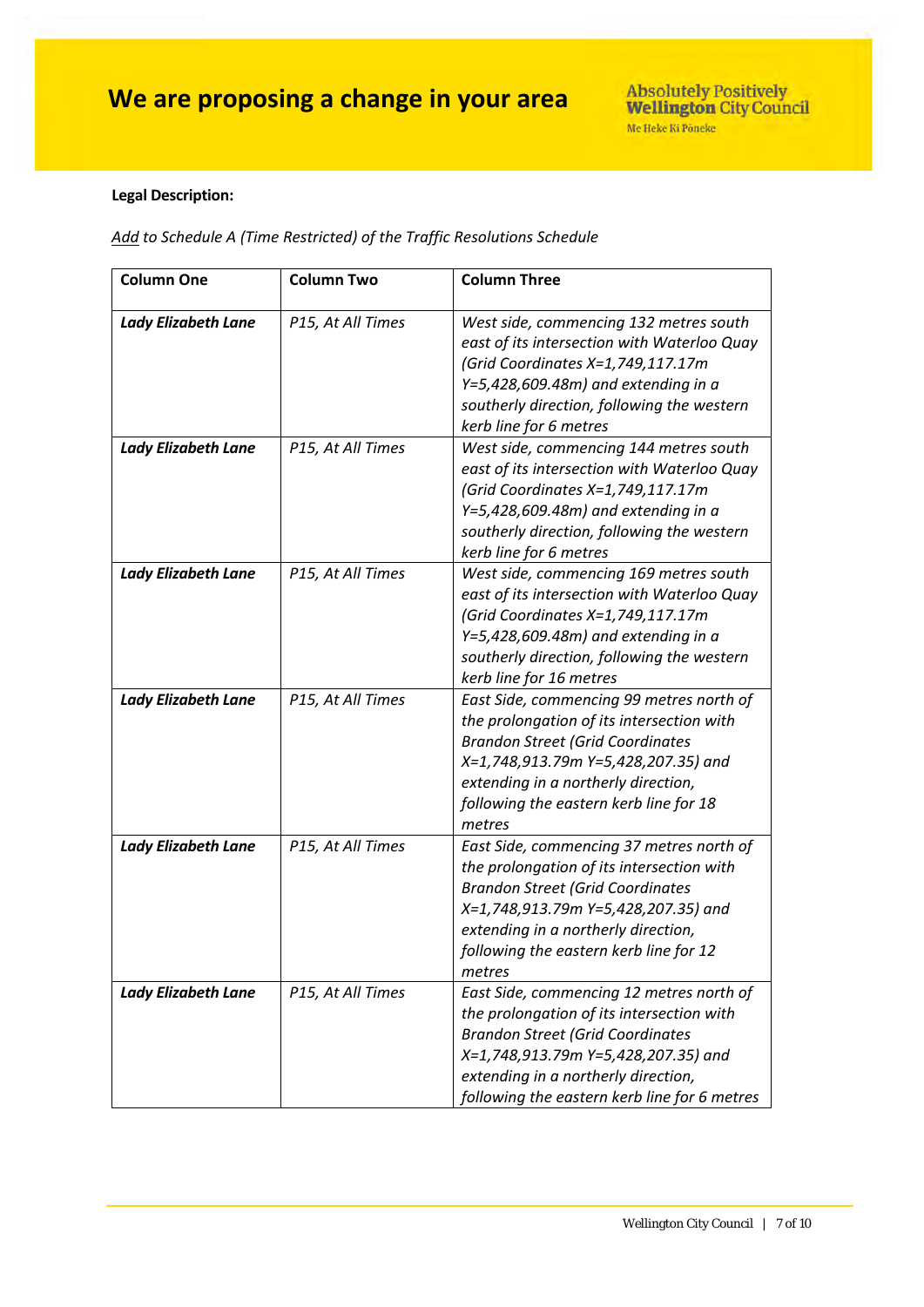| <b>Lady Elizabeth Lane</b> | P120, At All Time, | West side, commencing 102 metres south<br>east of its intersection with Waterloo Quay<br>(Grid Coordinates X=1,749,117.17m<br>$Y=5,428,609.48m$ ) and extending in a<br>southerly direction, following the western<br>kerb line for 6 metres  |
|----------------------------|--------------------|-----------------------------------------------------------------------------------------------------------------------------------------------------------------------------------------------------------------------------------------------|
| <b>Lady Elizabeth Lane</b> | P120, At All Times | West side, commencing 56 metres south<br>east of its intersection with Waterloo Quay<br>(Grid Coordinates X=1,749,117.17m<br>$Y=5,428,609.48m$ ) and extending in a<br>southerly direction, following the western<br>kerb line for 32 metres  |
| <b>Lady Elizabeth Lane</b> | P120, At All Times | West side, commencing 21 metres south<br>east of its intersection with Waterloo Quay<br>(Grid Coordinates X=1,749,117.17m)<br>$Y=5,428,609.48m$ ) and extending in a<br>southerly direction, following the western<br>kerb line for 18 metres |

| Add to Schedule B (Class Restricted) of the Traffic Resolutions Schedule |  |  |  |
|--------------------------------------------------------------------------|--|--|--|
|--------------------------------------------------------------------------|--|--|--|

| <b>Column One</b> | <b>Column Two</b>         | <b>Column Three</b>                          |
|-------------------|---------------------------|----------------------------------------------|
| Wellington        | Mobility Park, At All     | Extending 6.4 metres by 2 metres within      |
| Waterfront        | Times, P120               | the grid coordinates                         |
|                   | Maximum, Monday to        | X=1,749,090.93m Y=5,428,521.98m,             |
|                   | Sunday 8:00am -           | X=1,749,089.60m Y=5,428,520.18m,             |
|                   | 6:00pm, Displaying an     | X=1,749,084.49m Y=5,428,524.04m,             |
|                   | <b>Operation Mobility</b> | X=1,749,085.70m Y=5,428,525.69m              |
|                   | Permit Only               |                                              |
| Wellington        | Mobility Park, At All     | North Side, commencing 15 metres east of     |
| Waterfront        | Times, P120               | the prolongation of the intersection of Lady |
|                   | Maximum, Monday to        | Elizabeth Lane and Brandon Street (Grid      |
|                   | Sunday 8:00am -           | Coordinates X=1,748,913.79m                  |
|                   | 6:00pm, Displaying an     | $Y=5,428,207.35$ ) and extending in a        |
|                   | <b>Operation Mobility</b> | northerly direction, following the eastern   |
|                   | Permit Only               | kerb line for 4.6 metres                     |
| Wellington        | Mobility Park, At All     | Extending 5 metres by 4 metres within the    |
| Waterfront        | Times, P120               | <b>Grid Coordinates</b>                      |
|                   | Maximum, Monday to        | X=1,748,904.71m Y=5,428,193.07m,             |
|                   | Sunday 8:00am -           | X=1,748,909.74m Y=5,428,193.52m,             |
|                   | 6:00pm, Displaying an     | X=1,748,910.15m Y=5,428,189.37m,             |
|                   | <b>Operation Mobility</b> | X=1,748,905.13m Y=5,428,188.86m              |
|                   | Permit Only               |                                              |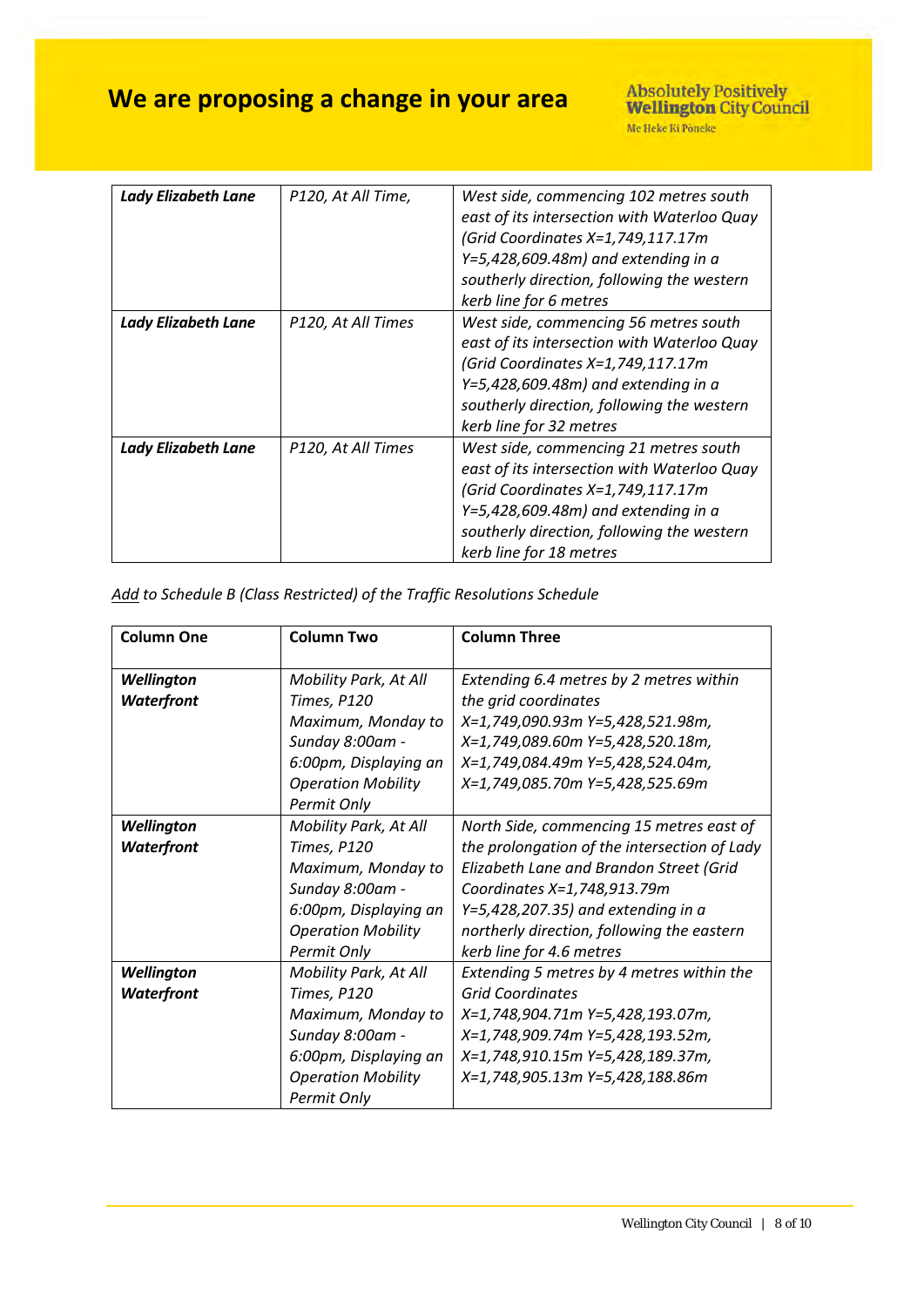| <b>Lady Elizabeth Lane</b>      | Police Department<br>Vehicles Parking, At<br>All Times                                   | Refer to attached plan. (Blue Hatch)                                                                                                                                                                                                                                                  |
|---------------------------------|------------------------------------------------------------------------------------------|---------------------------------------------------------------------------------------------------------------------------------------------------------------------------------------------------------------------------------------------------------------------------------------|
| <b>Lady Elizabeth Lane</b>      | P120 Loading Zone, At<br>All Times, Goods and<br><b>Authorised Vehicles</b><br>only      | East Side, commencing 22 metres north of<br>the prolongation of its intersection with<br><b>Brandon Street (Grid Coordinates</b><br>X=1,748,913.79m Y=5,428,207.35) and<br>extending in a northerly direction,<br>following the eastern kerb line for 12<br>metres                    |
| Wellington<br>Waterfront        | P15 Loading Zone, At<br>All Times, Goods and<br><b>Authorised Vehicles</b><br>only       | Extending 5 metres by 5 metres within the<br><b>Grid Coordinates</b><br>$X=$ 1,748,905.66m Y= 5,428,183.53m,<br>X= 1,748,910.68m Y= 5,428,184.05m,<br>X=1,748,910.15m Y=5,428,189.37m,<br>X=1,748,905.13m Y=5,428,188.86m                                                             |
| Wellington<br>Waterfront        | P15 Loading Zone, At<br>All Times, Goods and<br><b>Authorised Vehicles</b><br>only       | Extending 7 metres by 10 metres within the<br><b>Grid Coordinates</b><br>X= 1,748,947.74m Y= 5,428,203.35m,<br>X= 1,748,954.65m Y= 5,428,200.22m,<br>X= 1,748,950.39m Y= 5,428,190.79m,<br>X= 1,748,943.25m Y= 5,428,194.37m                                                          |
| Wellington<br>Waterfront        | Motorcycle Parking,<br>At All Times                                                      | Refer to attached plan.                                                                                                                                                                                                                                                               |
| Wellington<br>Waterfront        | Car Share, At All<br><b>Times</b>                                                        | North Side, commencing 20 metres east of<br>the prolongation of the intersection of Lady<br>Elizabeth Lane and Brandon Street (Grid<br>Coordinates X=1,748,913.79m<br>$Y=5,428,207.35$ ) and extending in a<br>northerly direction, following the eastern<br>kerb line for 8 metres   |
| Wellington<br><b>Waterfront</b> | Electric Vehicle<br>charging, At All Times,<br>P240 Maximum,<br>Monday-Sunday<br>8am-6pm | North Side, commencing 28 metres east of<br>the prolongation of the intersection of Lady<br>Elizabeth Lane and Brandon Street (Grid<br>Coordinates X=1,748,913.79m<br>$Y=5,428,207.35$ ) and extending in a<br>northerly direction, following the eastern<br>kerb line for 2.5 metres |